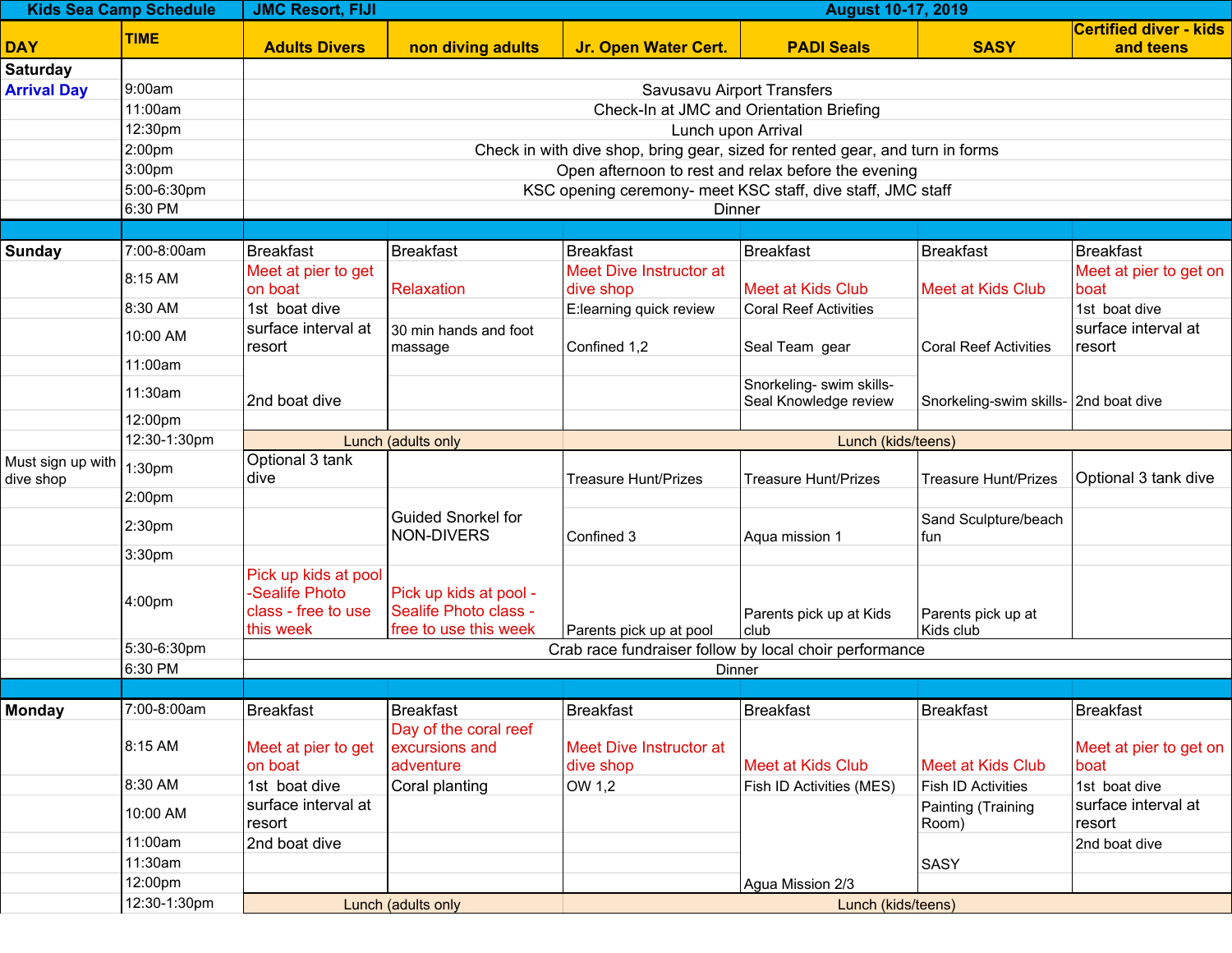| <b>Kids Sea Camp Schedule</b>  |                    | <b>JMC Resort, FIJI</b><br><b>August 10-17, 2019</b> |                                           |                                      |                                                                 |                                    |                                            |  |  |  |
|--------------------------------|--------------------|------------------------------------------------------|-------------------------------------------|--------------------------------------|-----------------------------------------------------------------|------------------------------------|--------------------------------------------|--|--|--|
| <b>DAY</b>                     | <b>TIME</b>        | <b>Adults Divers</b>                                 | non diving adults                         | <b>Jr. Open Water Cert.</b>          | <b>PADI Seals</b>                                               | <b>SASY</b>                        | <b>Certified diver - kids</b><br>and teens |  |  |  |
| Must sign up with<br>dive shop | 1:30 PM            | Optional 3 tank<br>dive or coral<br>planting         |                                           |                                      |                                                                 |                                    |                                            |  |  |  |
|                                | 2:00pm             |                                                      | Snorkeling                                | OW <sub>3</sub>                      | Arts&Crafts: Necklace<br>Making                                 | Arts&Crafts:<br>Necklace Making    | <b>Coral Planting Activity</b>             |  |  |  |
|                                | 3:30pm             |                                                      |                                           | Boat making                          | Boat making                                                     | Boat making                        | Boat making                                |  |  |  |
|                                | 4:00pm             | Pick up kids                                         | Pick up kids                              | Club                                 | Pick up by parents at Kids   Pick up by parents at Kids<br>Club | Pick up by parents at<br>Kids Club |                                            |  |  |  |
|                                | 4:30-5:30pm        | Beach Volley Ball with Olivia                        |                                           |                                      |                                                                 |                                    |                                            |  |  |  |
|                                | 5:30-6:30pm        |                                                      |                                           | Slide presentation                   |                                                                 |                                    |                                            |  |  |  |
|                                | 6:30 PM            |                                                      |                                           | Dinner                               |                                                                 |                                    |                                            |  |  |  |
|                                | 7:30 PM            |                                                      |                                           | Karaoke with Tom & Olivia            |                                                                 |                                    |                                            |  |  |  |
|                                |                    |                                                      |                                           |                                      |                                                                 |                                    |                                            |  |  |  |
| <b>Tuesday</b>                 | 7:00-8:00am        | <b>Breakfast</b>                                     | <b>Breakfast</b>                          | <b>Breakfast</b>                     | Breakfast                                                       | <b>Breakfast</b>                   | <b>Breakfast</b>                           |  |  |  |
|                                | 8:15 AM            | Meet at pier to get<br>on boat                       |                                           | Meet Dive Instructor at<br>dive shop | Meet at Kids Club                                               | Meet at Kids Club                  | <b>Meet at Dive Shop</b>                   |  |  |  |
|                                | 8:30 AM            | 1st boat dive                                        | <b>Fijian Culture and</b>                 | Confined 4,5                         | MES                                                             | <b>MES</b>                         | 1st boat dive                              |  |  |  |
|                                | 10:00 AM           | surface interval at<br>resort                        | language                                  |                                      |                                                                 |                                    | surface interval at<br>resort              |  |  |  |
|                                | 11:00am            | 2nd boat dive                                        |                                           |                                      | Aqua mission 4                                                  | <b>SASY</b>                        | 2nd boat dive                              |  |  |  |
|                                | 11:30am            |                                                      |                                           |                                      | Fijian Dance Practice                                           | Fijian Dance Practice              |                                            |  |  |  |
|                                | 12:00pm            |                                                      |                                           |                                      |                                                                 |                                    |                                            |  |  |  |
|                                | 12:30-1:30pm       |                                                      | Lunch (adults only                        |                                      | Lunch (kids/teens)                                              |                                    |                                            |  |  |  |
| Must sign up with<br>dive shop | 1:30 PM            | Optional 3 tank<br>dive or village tour              |                                           |                                      |                                                                 |                                    |                                            |  |  |  |
|                                | 2:00 <sub>pm</sub> |                                                      | Village tour                              | Village tour                         | Village tour                                                    | Village tour                       | Village tour                               |  |  |  |
|                                | 3:30pm             |                                                      |                                           |                                      |                                                                 |                                    |                                            |  |  |  |
|                                | 4:00pm             | Pick up kids                                         | Pick up kids                              | Pick up kids                         | Pick up kids                                                    | Pick up kids                       | Pick up kids                               |  |  |  |
|                                | 5:00-6:00pm        | <b>Night Dive</b>                                    | <b>Night Snorkel</b>                      | Night Snorkel                        | Aqua night mission in<br>pool with instructors                  | <b>Night Snorkel</b>               | Night Dive (certified<br>kids 12 and up)   |  |  |  |
|                                | 6:00pm             |                                                      |                                           |                                      | Pizza Buffet / Movie Night (at Kids Club)                       |                                    |                                            |  |  |  |
|                                | 8:00pm             | Dinner                                               | Dinner                                    |                                      |                                                                 |                                    | Dinner                                     |  |  |  |
|                                |                    |                                                      |                                           |                                      |                                                                 |                                    |                                            |  |  |  |
| Wednesday                      | 7:00-8:00am        | <b>Breakfast</b>                                     | <b>Breakfast</b>                          | <b>Breakfast</b>                     | Breakfast                                                       | <b>Breakfast</b>                   | <b>Breakfast</b>                           |  |  |  |
|                                | 8:15 AM            | Meet at pier to get<br>on boat                       |                                           | Meet Dive Instructor at<br>dive shop | Meet Kids Club                                                  | <b>Meet Kids Club</b>              | <b>Meet at Dive Shop</b>                   |  |  |  |
|                                | 8:30 AM            | 1st boat dive                                        |                                           | OW <sub>4</sub>                      | Eco Excursion                                                   | Eco Excursion                      | 1st boat dive                              |  |  |  |
|                                | 10:00 AM           | surface interval at<br>resort                        | Eco excursions and<br>presentations today |                                      |                                                                 |                                    | surface interval at<br>resort              |  |  |  |
|                                | 11:00am            | 2nd boat dive                                        |                                           | 1 tank fun dive on kids<br>boat      | swimming                                                        | swimming                           | 2nd boat dive -                            |  |  |  |
|                                | 11:30am            |                                                      |                                           |                                      |                                                                 |                                    |                                            |  |  |  |
|                                | 12:00pm            |                                                      |                                           |                                      |                                                                 |                                    |                                            |  |  |  |
|                                | 12:30-1:30pm       |                                                      | Lunch (adults only                        |                                      | Lunch (kids/teens)                                              |                                    |                                            |  |  |  |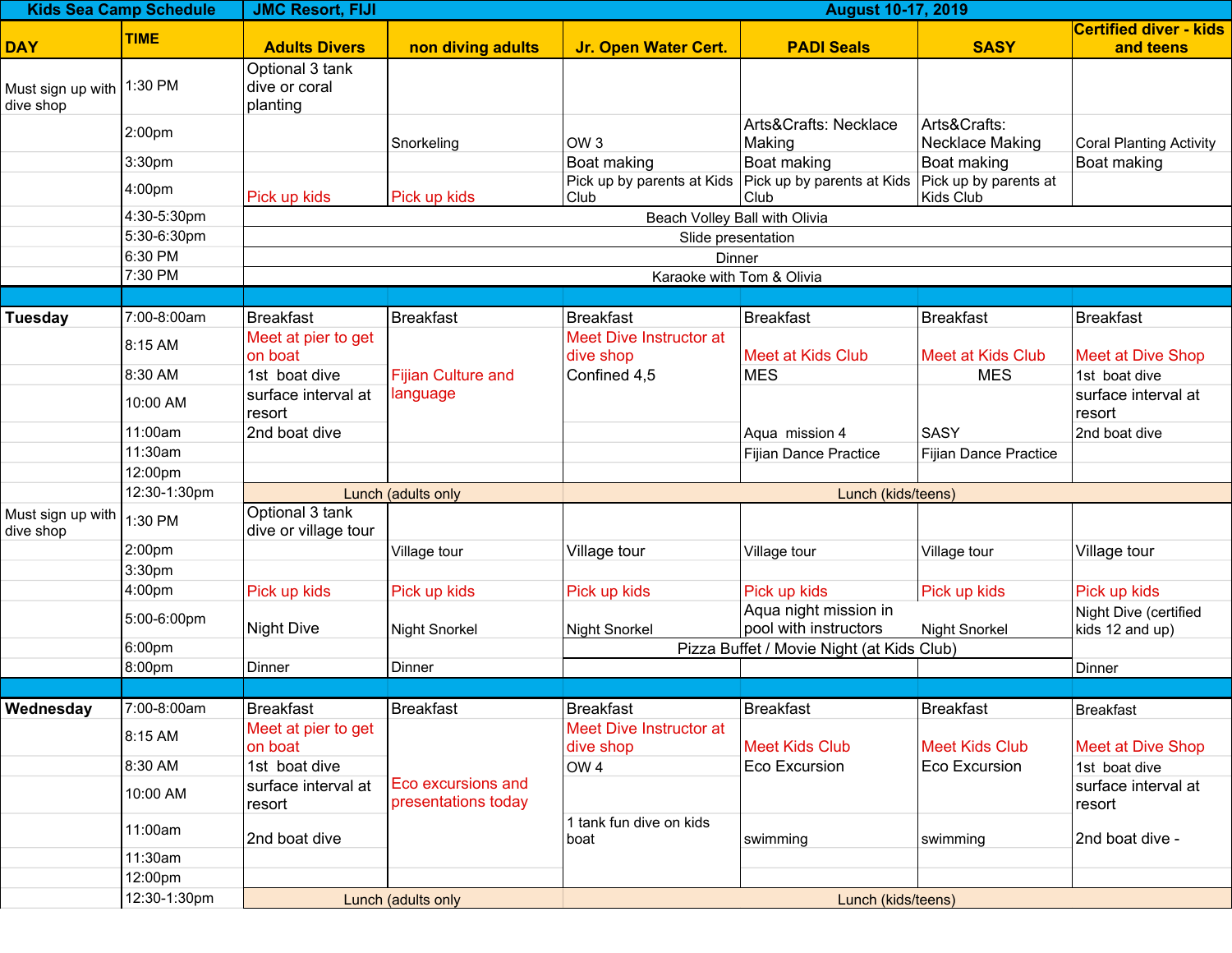| <b>Kids Sea Camp Schedule</b> |                                  | <b>JMC Resort, FIJI</b><br><b>August 10-17, 2019</b> |                                           |                                                      |                                                                                          |                                                           |                                         |  |  |  |
|-------------------------------|----------------------------------|------------------------------------------------------|-------------------------------------------|------------------------------------------------------|------------------------------------------------------------------------------------------|-----------------------------------------------------------|-----------------------------------------|--|--|--|
|                               | <b>TIME</b>                      |                                                      |                                           |                                                      |                                                                                          |                                                           | <b>Certified diver - kids</b>           |  |  |  |
| <b>DAY</b>                    |                                  | <b>Adults Divers</b>                                 | non diving adults                         | <b>Jr. Open Water Cert.</b>                          | <b>PADI Seals</b>                                                                        | <b>SASY</b>                                               | and teens                               |  |  |  |
|                               |                                  | Optional 3 tank                                      |                                           |                                                      |                                                                                          |                                                           |                                         |  |  |  |
| Must sign up with             | 1:30 PM                          | dive or eco                                          |                                           |                                                      |                                                                                          |                                                           |                                         |  |  |  |
| dive shop                     |                                  | excursions                                           | Eco day adventures today                  | Family dive with                                     |                                                                                          |                                                           |                                         |  |  |  |
|                               | 2:00pm                           |                                                      |                                           | graduated JOW divers                                 | Aqua mission 5                                                                           | <b>SASY</b>                                               |                                         |  |  |  |
|                               |                                  |                                                      |                                           | Fijian Dancing and                                   | Fijian Dancing and                                                                       | Fijian Dancing and                                        | Fijian Dancing and                      |  |  |  |
|                               | 3:00pm                           |                                                      |                                           | <b>Costume Making</b>                                | <b>Costume Making</b>                                                                    | Costume Making                                            | <b>Costume Making</b>                   |  |  |  |
|                               | 4:00 <sub>pm</sub>               | Pick up kids                                         | Pick up kids                              | Pick up kids                                         | Pick up kids                                                                             | Pick up kids                                              | Pick up kids                            |  |  |  |
|                               | 5:00 PM                          | Rest and Relax or Beach Volley Ball with Tom/Olivia  |                                           |                                                      |                                                                                          |                                                           |                                         |  |  |  |
|                               | 6:00pm                           |                                                      |                                           | Meke Performance                                     |                                                                                          |                                                           |                                         |  |  |  |
|                               | 7:00pm                           |                                                      |                                           | Fijian Feast                                         |                                                                                          |                                                           |                                         |  |  |  |
|                               |                                  |                                                      |                                           |                                                      |                                                                                          |                                                           |                                         |  |  |  |
| <b>Thursday</b>               | 7:00-8:00am                      | <b>Breakfast</b>                                     | Breakfast                                 | <b>Breakfast</b>                                     | <b>Breakfast</b>                                                                         | <b>Breakfast</b>                                          | <b>Breakfast</b>                        |  |  |  |
|                               | 8:15 AM                          | Meet at pier to get<br>on boat                       |                                           | <b>Meet Dive Instructor at</b><br>dive boat          | <b>Meet Kids Club</b>                                                                    | <b>Meet Kids Club</b>                                     | Meet at dive shop                       |  |  |  |
|                               |                                  |                                                      |                                           | 1st boat dive (on kids                               |                                                                                          |                                                           |                                         |  |  |  |
|                               | 8:30 AM                          | 1st boat dive                                        |                                           | boat)                                                |                                                                                          |                                                           | 1st boat dive                           |  |  |  |
|                               | 10:00 AM                         | surface interval at                                  | Water fall hike- Swim                     | surface interval at resort<br>2nd boat dive (on kids | Water fall Hike and Swim                                                                 |                                                           | surface interval at                     |  |  |  |
|                               |                                  | resort                                               |                                           |                                                      |                                                                                          |                                                           | resort                                  |  |  |  |
|                               | 11:00am                          |                                                      |                                           |                                                      |                                                                                          |                                                           |                                         |  |  |  |
|                               |                                  | 2nd boat dive                                        |                                           | boat)                                                |                                                                                          |                                                           | 2nd boat dive                           |  |  |  |
|                               | 11:30am                          |                                                      |                                           |                                                      |                                                                                          |                                                           |                                         |  |  |  |
|                               | 12:00pm                          |                                                      |                                           |                                                      |                                                                                          |                                                           |                                         |  |  |  |
|                               | 12:30-1:30pm                     | Optional 3 tank                                      | Lunch (adults only<br>Lunch (kids/teens)  |                                                      |                                                                                          |                                                           |                                         |  |  |  |
| Must sign up with             | 1:30 PM                          | dive or medicine                                     |                                           |                                                      |                                                                                          |                                                           |                                         |  |  |  |
| dive shop                     |                                  | man tour                                             |                                           |                                                      |                                                                                          |                                                           |                                         |  |  |  |
|                               | 2:00pm                           |                                                      | Medicin Man Tour                          | Medicin Man Tour                                     | Aqua photo mission in                                                                    |                                                           | Medicin Man Tour                        |  |  |  |
|                               |                                  |                                                      | <b>Excursion</b>                          | Excursion                                            | ocean                                                                                    | SASY                                                      | Excursion                               |  |  |  |
|                               | 3:30am                           |                                                      |                                           | Logbooks+Paperwork<br>(Sundowner)                    |                                                                                          | Drift Wood Collection                                     |                                         |  |  |  |
|                               | 4:00 <sub>pm</sub>               | Pick up kids                                         | Pick up kids                              | Pick up kids                                         | Pick up kids                                                                             | & painting<br>Pick up kids                                | Pick up kids                            |  |  |  |
|                               | 5:00-6:00pm                      | Slide show presentation                              |                                           |                                                      |                                                                                          |                                                           |                                         |  |  |  |
|                               |                                  | Night Dive (certified                                |                                           |                                                      |                                                                                          |                                                           |                                         |  |  |  |
|                               | 6:00 PM                          | Night dive                                           | Night Snorkel                             | Night Snorkel                                        | <b>Night Snorkel</b>                                                                     | Night Snorkel                                             | kids 12 and up)                         |  |  |  |
|                               | 7:00 PM                          |                                                      |                                           | Dinner                                               |                                                                                          |                                                           |                                         |  |  |  |
|                               |                                  |                                                      |                                           |                                                      |                                                                                          |                                                           |                                         |  |  |  |
|                               |                                  |                                                      |                                           |                                                      |                                                                                          |                                                           |                                         |  |  |  |
|                               |                                  |                                                      |                                           |                                                      |                                                                                          |                                                           |                                         |  |  |  |
|                               |                                  |                                                      |                                           |                                                      |                                                                                          |                                                           |                                         |  |  |  |
|                               |                                  |                                                      |                                           |                                                      | dive                                                                                     |                                                           |                                         |  |  |  |
|                               |                                  |                                                      |                                           |                                                      |                                                                                          |                                                           |                                         |  |  |  |
|                               |                                  |                                                      |                                           |                                                      |                                                                                          |                                                           |                                         |  |  |  |
|                               | 11:00-2:00pm                     |                                                      | Lunch (adults only                        |                                                      | Lunch (kids/teens)                                                                       |                                                           |                                         |  |  |  |
| Friday                        | 7:00-8:00am<br>8:00am <br>9:00am | <b>Breakfast</b><br>Family Dive- 2 tank              | Breakfast<br><b>Family Dive + Snorkel</b> | <b>Breakfast</b><br>Family Dive- 2 tank              | <b>Breakfast</b><br>Family Dive- 2 tank<br>Seal Team dive with<br>parents as parents 2nd | <b>Breakfast</b><br>Family Dive + Snorkel<br>SASY snorkel | <b>Breakfast</b><br>Family Dive- 2 tank |  |  |  |